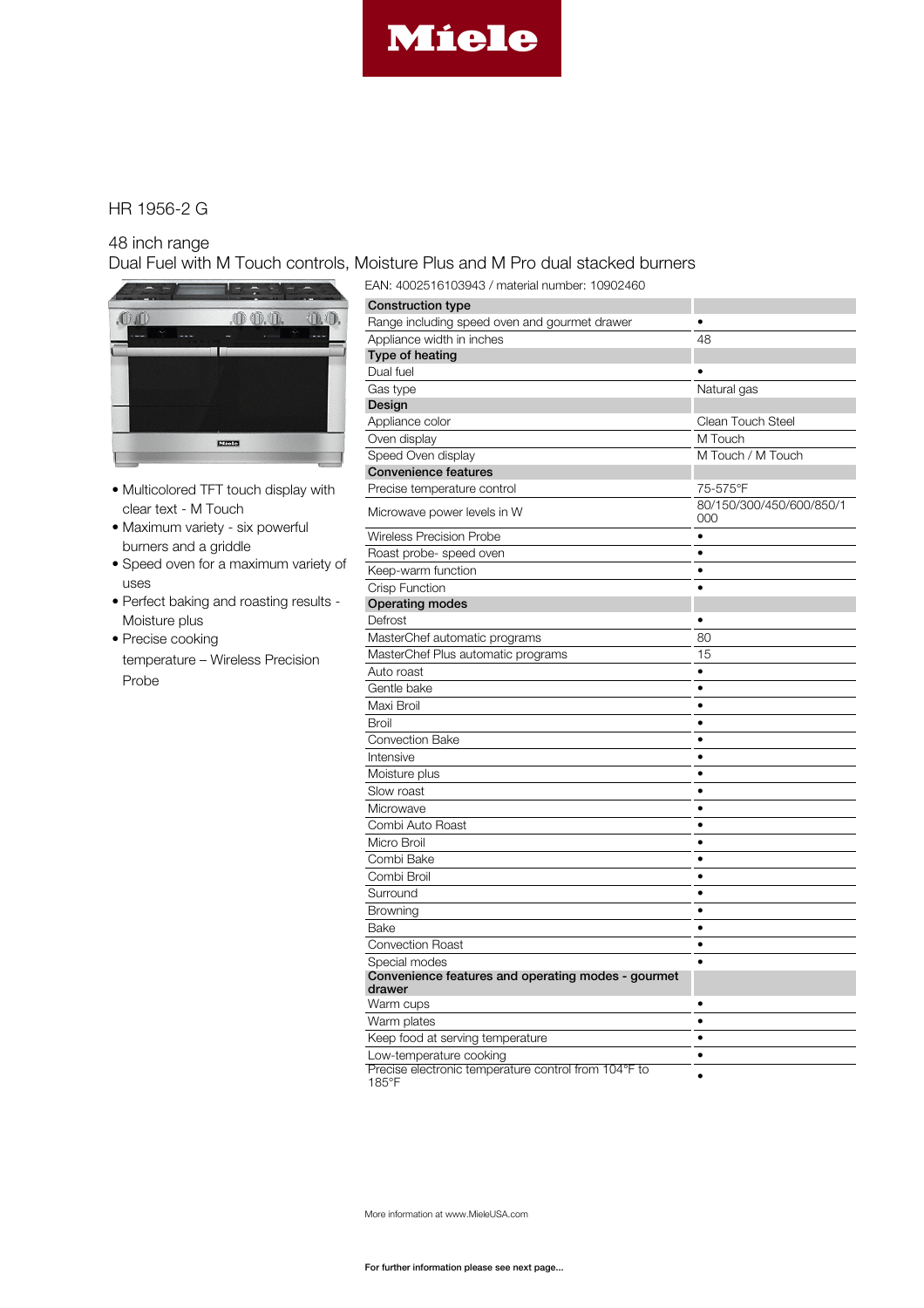

# HR 1956-2 G

### 48 inch range

Dual Fuel with M Touch controls, Moisture Plus and M Pro dual stacked burners



| Cooktop features                                       |                                                |
|--------------------------------------------------------|------------------------------------------------|
| Number of gas burners                                  | 6                                              |
| Number of simmer burners                               | 2 x 10.000                                     |
| Number of simmer burners                               | 1 x 13,600                                     |
| Number of simmer burners                               | 3 x 19.500                                     |
| <b>True Simmer function</b>                            |                                                |
| GasStop                                                | $\bullet$                                      |
| ReStart                                                | ٠                                              |
| Number of griddle surfaces                             | 1 x 13.000                                     |
| Width of griddle surface in in.(mm)                    | 10 1/4 (258)                                   |
| Depth of griddle surface in in.(mm)                    | 17 1/8 (434)                                   |
| Control panel                                          |                                                |
| Precision knobs                                        | ٠                                              |
| Illuminated knob                                       | ٠                                              |
| ComfortSwivel handle                                   | $\bullet$                                      |
| Motorized lift-up control panel                        | ٠                                              |
| Sabbath program                                        | $\bullet$                                      |
| MultiLingua                                            | $\bullet$                                      |
| MyMiele                                                | ٠                                              |
| Time synchronization                                   | ٠                                              |
| Time of day display                                    | $\bullet$                                      |
| Date display                                           |                                                |
| Minute minder                                          |                                                |
| Time buffer in h                                       | 200                                            |
| Automatic switch-off                                   | ٠                                              |
| Programmable cooking time                              | ٠                                              |
| Actual temperature display                             | $\bullet$                                      |
| Default temperatures                                   | ٠                                              |
| Acoustic signal when desired temperature is reached    | $\bullet$                                      |
| Favorites                                              | 20                                             |
| Individual settings                                    | ٠                                              |
| Timed bursts of steam                                  |                                                |
| Warming drawer capacity                                | 6 place settings                               |
| Microwave popcorn function                             |                                                |
| Recommended microwave output for each mode             | $\bullet$                                      |
| Minute Plus button                                     | $\bullet$                                      |
| Fully telescopic for easy loading and unloading of the |                                                |
| gourmet drawer                                         |                                                |
| Gourmet drawer with push-to-open mechanism             |                                                |
| Door                                                   |                                                |
| CleanGlass door                                        |                                                |
| Door contact switch                                    |                                                |
| SoftClose oven door/SoftOpen                           |                                                |
| Cavity                                                 |                                                |
| Oven cavity volume in cu. ft. (I)                      | 3.21(91)                                       |
| Speed oven cavity volume in cu.ft. (I)                 | 1.52(43)                                       |
| Number of oven shelf levels                            | 5                                              |
| Number of Speed Oven shelf levels                      | 3                                              |
| No. of halogen lamps                                   | 3 in ovens/1 in microwave<br>combination ovens |